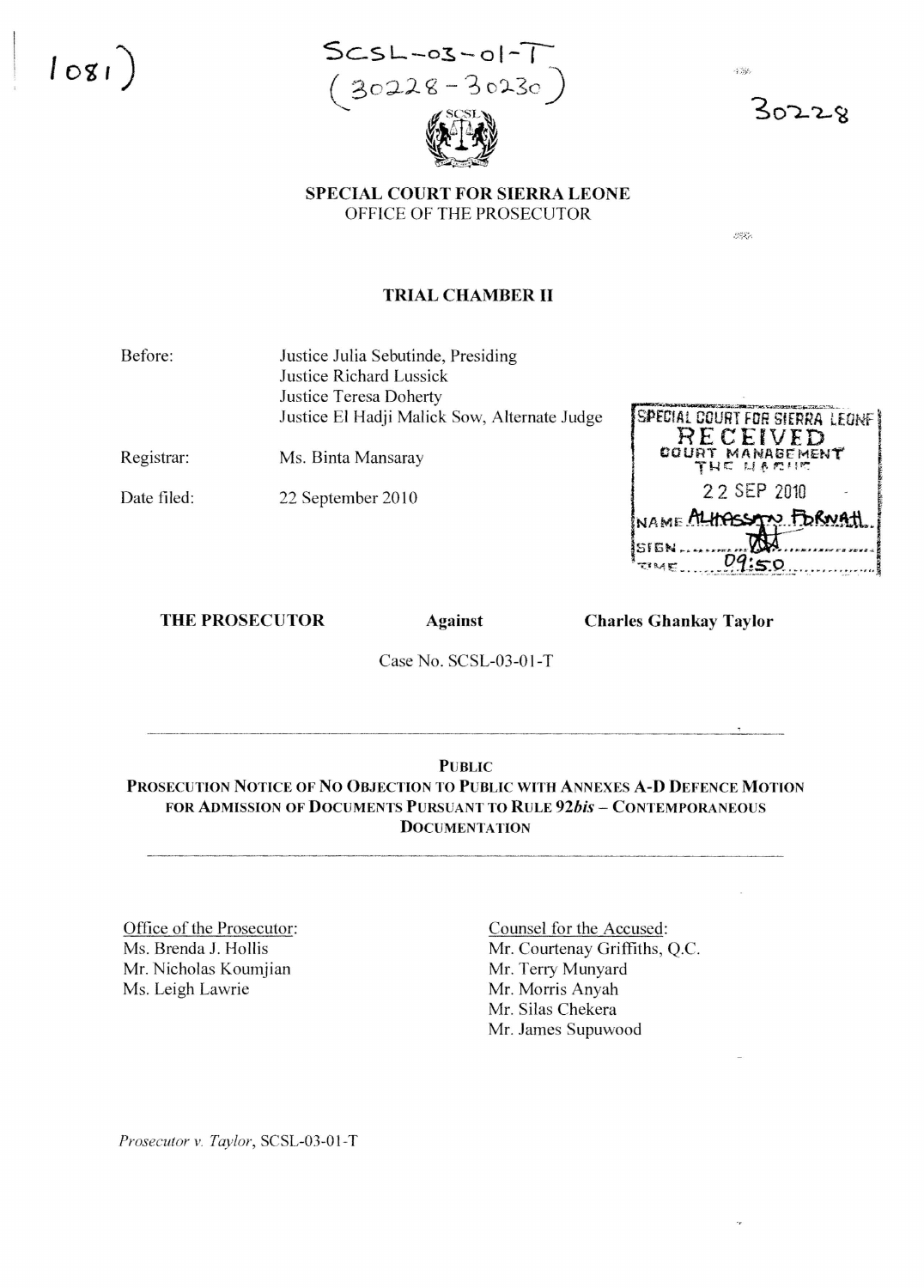## $30229$  $433$

 $\overline{1}$ 

 $\ddotsc$ 

#### **I. INTRODUCTION & SUBMISSIONS**

- 1. In the "Public with Annexes A-D Defence Motion for Admission of Documents Pursuant to Rule 92bis - Contemporaneous Documentation<sup>"1</sup> the Defence seeks the admission of five documents set out in four annexes.
- 2. Rule  $92bis(C)$  permits a party to submit objections to any evidence proposed to be admitted under Rule *92bis.* The Prosecution does not object to the admission of any of the above mentioned documents. Therefore, the Prosecution files this notice intimating same for the sake of certainty and clarity.
- 3. Notwithstanding the foregoing, the Prosecution notes that the Defence submissions, particularly in regard to the document set out in Annex C of the Motion, stray into the realm of argument which should properly be made in the Defence 's final trial brief. While the Prosecution accepts that the documents are broadly relevant to the case, the Prosecution does not accept the Defence's interpretation of their significance and relationship to other evidence on the record.

Filed in The Hague, 22 September 20 I0, For the Prosecution,

Brenda J. Hollis. The Prosecutor

<sup>&</sup>lt;sup>1</sup> Prosecutor v. Taylor, SCSL-03-01-T-1080, Public with Annexes A-D Defence Motion for Admission of Documents Pursuant to Rule 92bis - Contemporaneous Documentation, 20 September 2010 ("Motion").